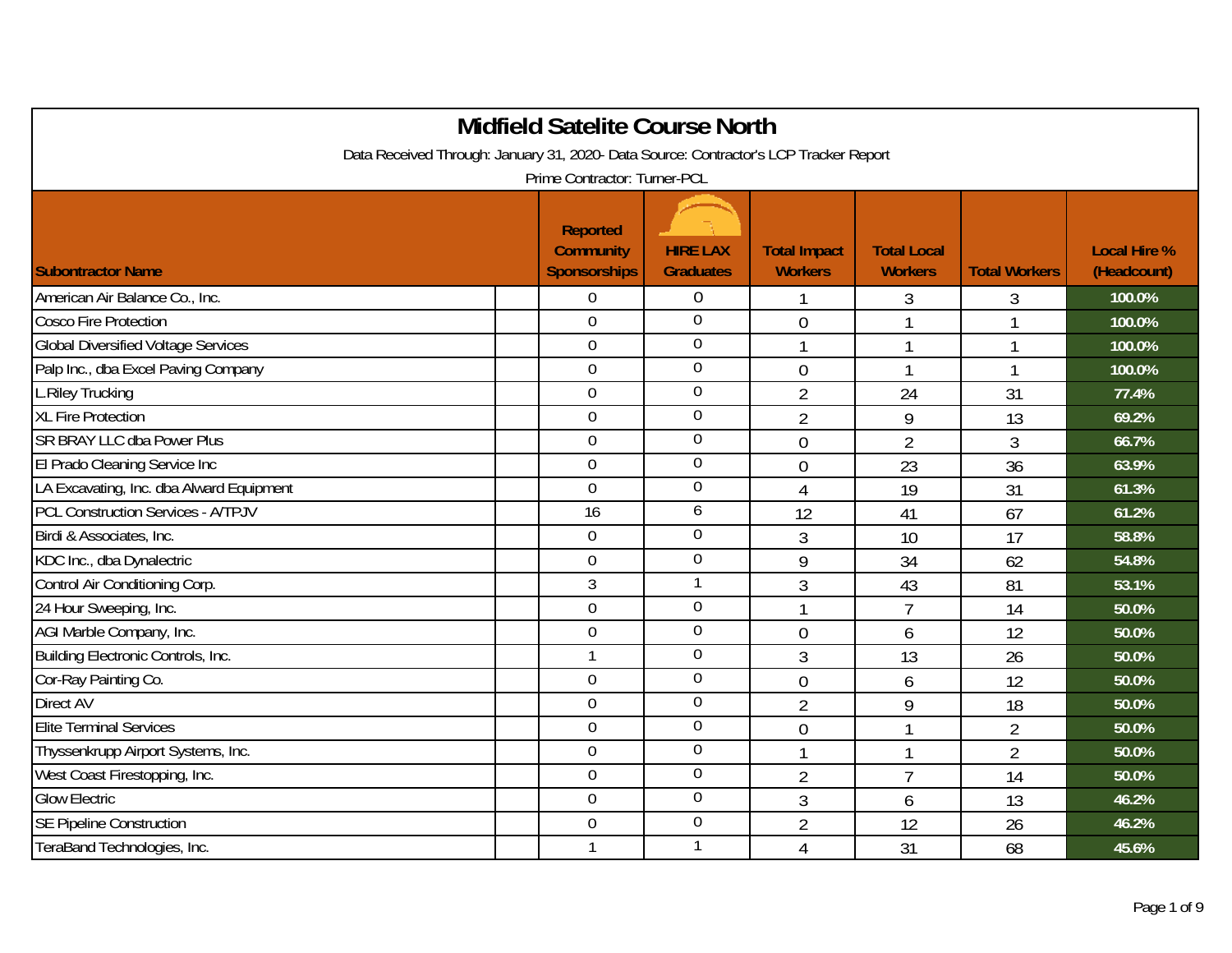| <b>Midfield Satelite Course North</b>                                                                                 |            |                                                            |                                     |                                       |                                      |                      |                                    |  |  |  |
|-----------------------------------------------------------------------------------------------------------------------|------------|------------------------------------------------------------|-------------------------------------|---------------------------------------|--------------------------------------|----------------------|------------------------------------|--|--|--|
| Data Received Through: January 31, 2020- Data Source: Contractor's LCP Tracker Report<br>Prime Contractor: Turner-PCL |            |                                                            |                                     |                                       |                                      |                      |                                    |  |  |  |
| <b>Subontractor Name</b>                                                                                              |            | <b>Reported</b><br><b>Community</b><br><b>Sponsorships</b> | <b>HIRE LAX</b><br><b>Graduates</b> | <b>Total Impact</b><br><b>Workers</b> | <b>Total Local</b><br><b>Workers</b> | <b>Total Workers</b> | <b>Local Hire %</b><br>(Headcount) |  |  |  |
| <b>Comet Electric</b>                                                                                                 |            | $\overline{0}$                                             | 0                                   | 1                                     | 18                                   | 42                   | 42.9%                              |  |  |  |
| Diversified Production Services, Inc.                                                                                 |            | $\overline{0}$                                             | $\overline{0}$                      | 5                                     | 15                                   | 35                   | 42.9%                              |  |  |  |
| GEC <sub>2</sub>                                                                                                      |            | $\mathbf 0$                                                | $\overline{0}$                      | 10                                    | 53                                   | 124                  | 42.7%                              |  |  |  |
| California Earth Transport, Inc.                                                                                      |            | $\mathbf 0$                                                | $\mathbf 0$                         | 14                                    | 72                                   | 171                  | 42.1%                              |  |  |  |
| Safe Scaffolding                                                                                                      |            | $\overline{0}$                                             | $\mathbf 0$                         | 5                                     | 15                                   | 36                   | 41.7%                              |  |  |  |
| <b>Techno Coatings</b>                                                                                                |            | $\overline{0}$                                             | $\mathbf 0$                         | $\overline{0}$                        | $\overline{7}$                       | 17                   | 41.2%                              |  |  |  |
| Apex Cabling Inc                                                                                                      |            | $\mathbf 0$                                                | $\mathbf 0$                         | $\mathbf{1}$                          | $\overline{2}$                       | 5                    | 40.0%                              |  |  |  |
| Bielski Specialty Services, Inc.                                                                                      |            | $\overline{0}$                                             | $\boldsymbol{0}$                    | $\overline{0}$                        | $\overline{2}$                       | 5                    | 40.0%                              |  |  |  |
| Conti Corporation                                                                                                     |            | $\overline{0}$                                             | $\mathbf 0$                         | $\overline{0}$                        | 6                                    | 15                   | 40.0%                              |  |  |  |
| Smoke Guard California Inc.                                                                                           | <b>NEW</b> | $\overline{0}$                                             | $\overline{0}$                      | $\mathbf{1}$                          | $\overline{2}$                       | 5                    | 40.0%                              |  |  |  |
| R&R Masonry, Inc.                                                                                                     |            | $\overline{0}$                                             | $\mathbf 0$                         | $\overline{2}$                        | 13                                   | 33                   | 39.4%                              |  |  |  |
| Vellutini Corp dba Royal Electric Company                                                                             |            | $\overline{0}$                                             | $\mathbf 0$                         | 1                                     | 13                                   | 33                   | 39.4%                              |  |  |  |
| Murrco Construction, Inc.                                                                                             |            | $\overline{2}$                                             | $\mathbf 0$                         | 3                                     | 20                                   | 51                   | 39.2%                              |  |  |  |
| San-Mar Construction Co., Inc.                                                                                        |            | 3                                                          | $\mathbf 0$                         | $\overline{4}$                        | 36                                   | 92                   | 39.1%                              |  |  |  |
| CSI Electrical Contractors, Inc.                                                                                      |            | $\overline{0}$                                             | $\boldsymbol{0}$                    | $\overline{2}$                        | $\overline{7}$                       | 18                   | 38.9%                              |  |  |  |
| Infinity Drywall Contracting, Inc.                                                                                    |            | $\mathbf{1}$                                               | 1                                   | $\overline{0}$                        | 5                                    | 13                   | 38.5%                              |  |  |  |
| Alameda Construction Services, Inc.                                                                                   |            | $\overline{0}$                                             | $\overline{0}$                      | $\overline{3}$                        | 13                                   | 34                   | 38.2%                              |  |  |  |
| Pan-Pacific Mechanical                                                                                                |            | $\mathbf 0$                                                | $\mathbf 0$                         | $\overline{0}$                        | 11                                   | 29                   | 37.9%                              |  |  |  |
| Borbon, Inc.                                                                                                          |            | $\overline{0}$                                             | $\mathbf 0$                         | $\overline{4}$                        | 21                                   | 56                   | 37.5%                              |  |  |  |
| Top End Constructors                                                                                                  |            | $\overline{0}$                                             | $\overline{0}$                      | $\overline{0}$                        | 18                                   | 48                   | 37.5%                              |  |  |  |
| RJ&J Construction, Inc.                                                                                               |            | $\overline{0}$                                             | $\mathbf 0$                         | 3                                     | 11                                   | 30                   | 36.7%                              |  |  |  |
| Alert Insulation Co., Inc.                                                                                            |            | $\overline{0}$                                             | $\mathbf 0$                         | $\mathbf{1}$                          | 8                                    | 22                   | 36.4%                              |  |  |  |
| Blue Iron Foundations & Shoring LLC                                                                                   |            | $\overline{0}$                                             | $\overline{0}$                      | $\overline{2}$                        | $\overline{4}$                       | 11                   | 36.4%                              |  |  |  |
| Environmental Construction Group, Inc.                                                                                |            | $\overline{0}$                                             | $\overline{0}$                      | 1                                     | 12                                   | 33                   | 36.4%                              |  |  |  |
| <b>Tahlequah Steel</b>                                                                                                |            | $\overline{0}$                                             | $\overline{0}$                      | 5                                     | 18                                   | 50                   | 36.0%                              |  |  |  |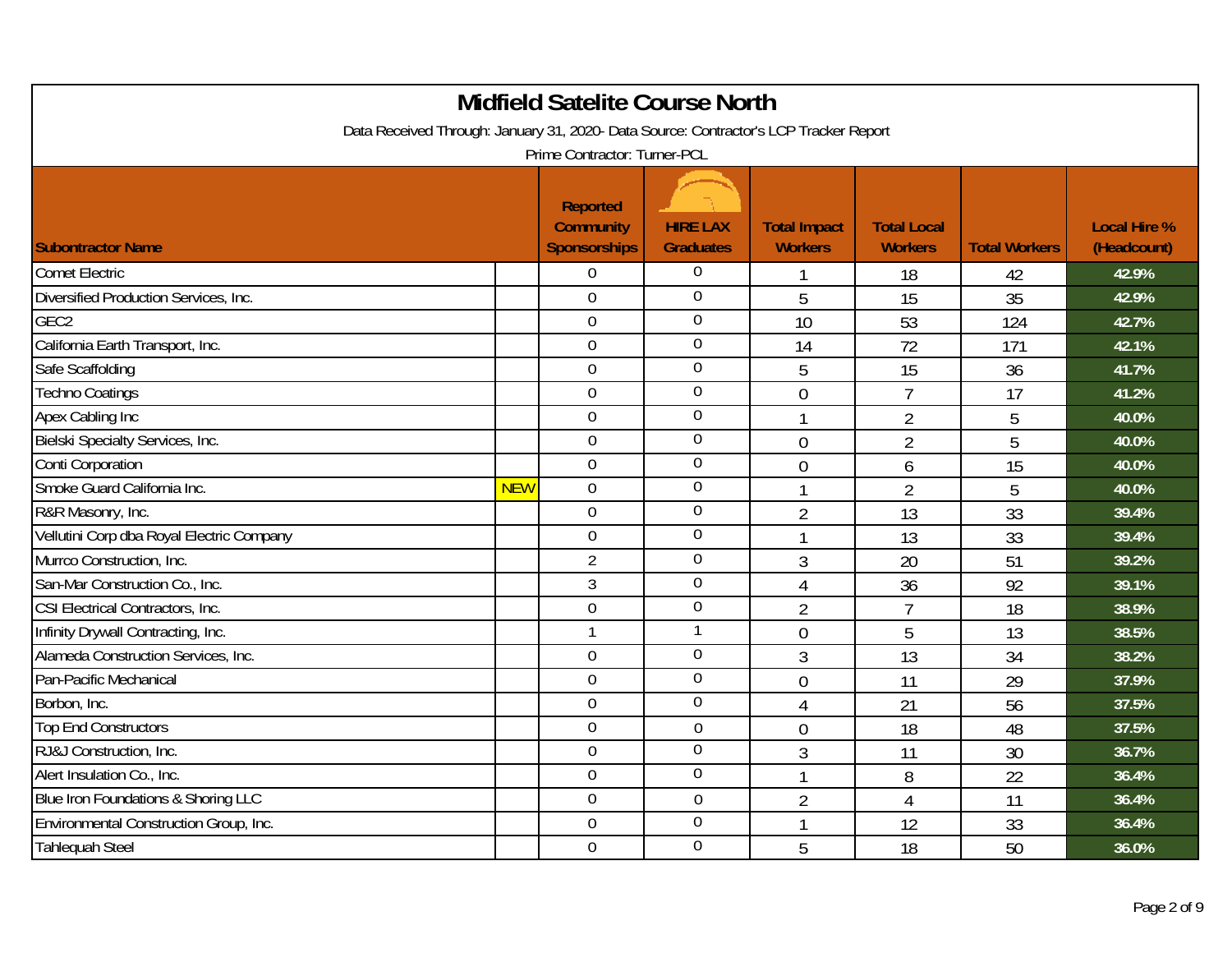|                                                                                       | <b>Midfield Satelite Course North</b>                      |                                     |                                       |                                      |                      |                                    |
|---------------------------------------------------------------------------------------|------------------------------------------------------------|-------------------------------------|---------------------------------------|--------------------------------------|----------------------|------------------------------------|
| Data Received Through: January 31, 2020- Data Source: Contractor's LCP Tracker Report |                                                            |                                     |                                       |                                      |                      |                                    |
|                                                                                       | Prime Contractor: Turner-PCL                               |                                     |                                       |                                      |                      |                                    |
| <b>Subontractor Name</b>                                                              | <b>Reported</b><br><b>Community</b><br><b>Sponsorships</b> | <b>HIRE LAX</b><br><b>Graduates</b> | <b>Total Impact</b><br><b>Workers</b> | <b>Total Local</b><br><b>Workers</b> | <b>Total Workers</b> | <b>Local Hire %</b><br>(Headcount) |
| Steve Bubalo Construction Co.                                                         | $\overline{2}$                                             | $\boldsymbol{0}$                    | 6                                     | 14                                   | 39                   | 35.9%                              |
| Helix Electric, Inc.                                                                  | $\mathbf{1}$                                               | $\mathbf{1}$                        | 18                                    | 109                                  | 304                  | 35.9%                              |
| Martinez Steel Corporation                                                            | $\mathbf 0$                                                | $\overline{0}$                      | 1                                     | 29                                   | 81                   | 35.8%                              |
| Courtney Inc.                                                                         | $\overline{0}$                                             | $\overline{0}$                      | $\mathbf 0$                           | 5                                    | 14                   | 35.7%                              |
| ISEC, Inc.                                                                            | $\mathbf{1}$                                               | 1                                   | 12                                    | 44                                   | 124                  | 35.5%                              |
| Penhall Company                                                                       | $\overline{0}$                                             | $\boldsymbol{0}$                    | 3                                     | 28                                   | 80                   | 35.0%                              |
| <b>Taft Electric Company</b>                                                          | $\overline{0}$                                             | $\boldsymbol{0}$                    | $\overline{7}$                        | 22                                   | 63                   | 34.9%                              |
| McDonough Construction Rentals, Inc.                                                  | $\overline{0}$                                             | $\boldsymbol{0}$                    | 1                                     | 8                                    | 23                   | 34.8%                              |
| PCL Construction B- Tunnel/Concrete                                                   | $\overline{0}$                                             | $\boldsymbol{0}$                    | $\overline{4}$                        | 10                                   | 29                   | 34.5%                              |
| NorthStar Contracting Group, Inc.                                                     | $\overline{0}$                                             | $\overline{0}$                      | $\overline{0}$                        | 12                                   | 35                   | 34.3%                              |
| Saddleback Waterproofing                                                              | $\overline{0}$                                             | $\boldsymbol{0}$                    | $\overline{2}$                        | 12                                   | 35                   | 34.3%                              |
| Crown Fence Co.                                                                       | $\mathbf 0$                                                | $\mathbf 0$                         | $\mathbf{1}$                          | 15                                   | 45                   | 33.3%                              |
| <b>Granstrom Masonry Inc</b>                                                          | $\overline{0}$                                             | $\overline{0}$                      | $\mathbf 0$                           | 8                                    | 24                   | 33.3%                              |
| Muhlhauser Steel, Inc.                                                                | $\boldsymbol{0}$                                           | $\boldsymbol{0}$                    | 3                                     | 23                                   | 69                   | 33.3%                              |
| Northwest Excavating, Inc.                                                            | $\overline{0}$                                             | $\boldsymbol{0}$                    | $\mathbf 0$                           | 1                                    | 3                    | 33.3%                              |
| Upland Contracting, Inc.                                                              | $\mathbf 0$                                                | $\boldsymbol{0}$                    | $\overline{0}$                        | $\overline{2}$                       | 6                    | 33.3%                              |
| Valley Waterproofing, Inc.                                                            | $\overline{0}$                                             | $\mathbf 0$                         | $\overline{0}$                        | 1                                    | 3                    | 33.3%                              |
| <b>Granite Construction Company</b>                                                   | 4                                                          | $\mathbf{1}$                        | 25                                    | 117                                  | 364                  | 32.1%                              |
| Southwest Steel of California, Inc.                                                   | $\mathbf 0$                                                | $\mathbf 0$                         | $\overline{2}$                        | 25                                   | 78                   | 32.1%                              |
| Gonsalves & Santucci dba Conco                                                        | 3                                                          | $\mathbf{1}$                        | 14                                    | 115                                  | 361                  | 31.9%                              |
| Mike Zarp, Inc.                                                                       | $\boldsymbol{0}$                                           | $\overline{0}$                      | 3                                     | 13                                   | 41                   | 31.7%                              |
| Sign Age Identity Systems, Inc.                                                       | $\boldsymbol{0}$                                           | $\overline{0}$                      | 1                                     | 6                                    | 19                   | 31.6%                              |
| Best Contracting Services, Inc.                                                       | $\mathbf 0$                                                | $\boldsymbol{0}$                    | 9                                     | 60                                   | 191                  | 31.4%                              |
| Anning-Johnson Company                                                                | $\mathbf{1}$                                               | $\overline{0}$                      | $\overline{4}$                        | 16                                   | 51                   | 31.4%                              |
| <b>South Coast Specialty Construction</b>                                             | $\mathbf 0$                                                | $\overline{0}$                      | $\overline{0}$                        | 5                                    | 16                   | 31.3%                              |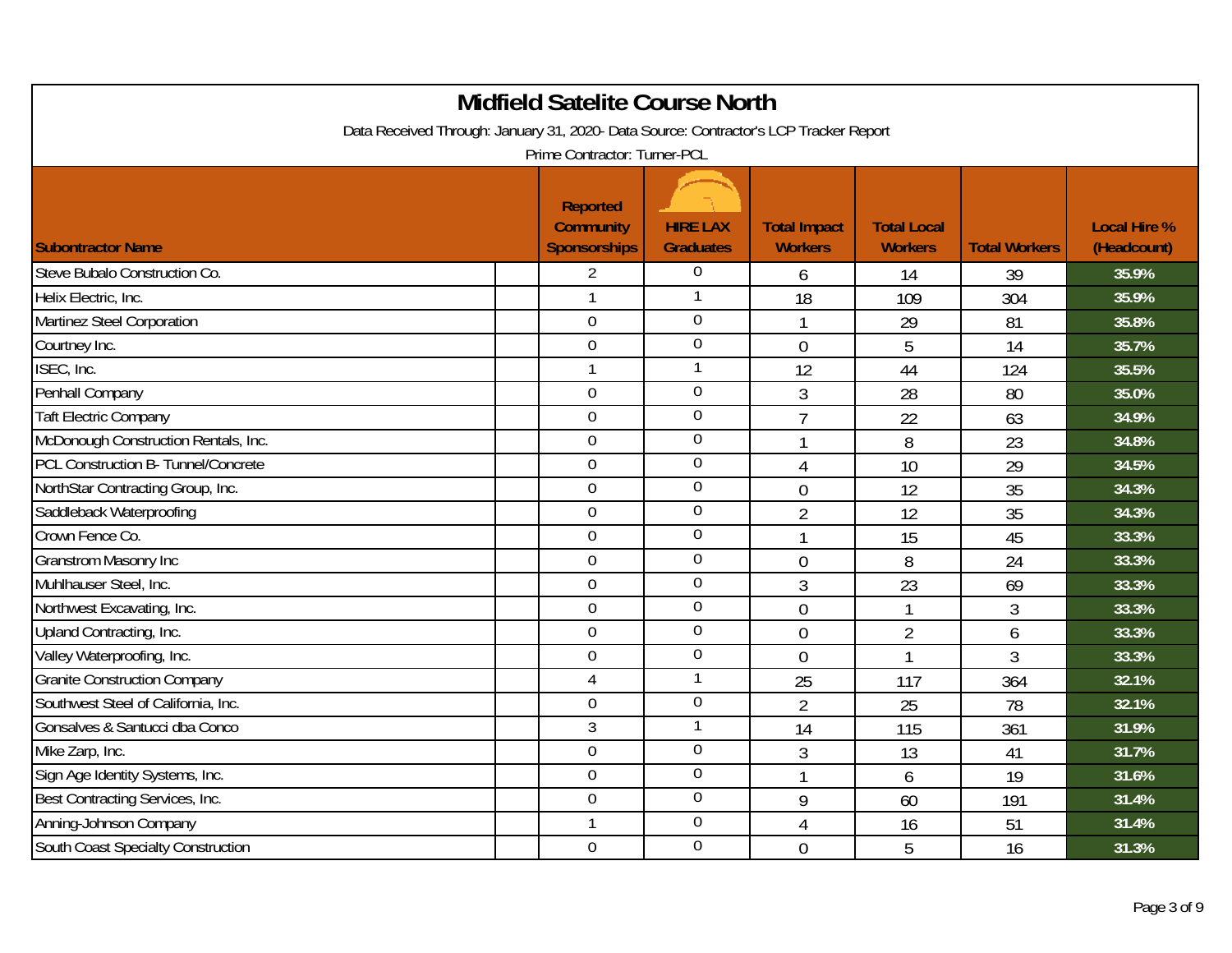|                                                                                       | <b>Midfield Satelite Course North</b>                      |                                     |                                       |                                      |                      |                                    |
|---------------------------------------------------------------------------------------|------------------------------------------------------------|-------------------------------------|---------------------------------------|--------------------------------------|----------------------|------------------------------------|
| Data Received Through: January 31, 2020- Data Source: Contractor's LCP Tracker Report | Prime Contractor: Turner-PCL                               |                                     |                                       |                                      |                      |                                    |
| <b>Subontractor Name</b>                                                              | <b>Reported</b><br><b>Community</b><br><b>Sponsorships</b> | <b>HIRE LAX</b><br><b>Graduates</b> | <b>Total Impact</b><br><b>Workers</b> | <b>Total Local</b><br><b>Workers</b> | <b>Total Workers</b> | <b>Local Hire %</b><br>(Headcount) |
| Cowelco                                                                               | 1                                                          | $\boldsymbol{0}$                    | $\overline{2}$                        | 9                                    | 29                   | 31.0%                              |
| Concrete Coring Company                                                               | $\overline{0}$                                             | $\overline{0}$                      | $\mathbf{1}$                          | 8                                    | 26                   | 30.8%                              |
| Premier Tile & Marble                                                                 | $\overline{0}$                                             | $\mathbf 0$                         | 1                                     | 12                                   | 39                   | 30.8%                              |
| Malcolm Drilling Co., Inc.                                                            | $\mathbf 0$                                                | $\overline{0}$                      | 4                                     | 20                                   | 66                   | 30.3%                              |
| Wolverine Fire Protection Co                                                          | $\overline{4}$                                             | 4                                   | $\overline{7}$                        | 18                                   | 60                   | 30.0%                              |
| <b>Gerdau Reinforcing Steel</b>                                                       | 4                                                          | $\overline{0}$                      | 9                                     | 47                                   | 157                  | 29.9%                              |
| <b>NOR-CAL Pipeline Services</b>                                                      | $\overline{0}$                                             | $\boldsymbol{0}$                    | $\overline{2}$                        | 20                                   | 67                   | 29.9%                              |
| Zolnay Insulation, Inc.                                                               | $\overline{0}$                                             | $\boldsymbol{0}$                    | $\overline{0}$                        | 9                                    | 31                   | 29.0%                              |
| McGuire Contracting, Inc.                                                             | $\overline{2}$                                             | $\mathbf{1}$                        | $\overline{7}$                        | 63                                   | 219                  | 28.8%                              |
| Machado & Sons Construction, Inc.                                                     | $\overline{0}$                                             | $\mathbf 0$                         | $\mathbf{1}$                          | $\overline{2}$                       | $\overline{7}$       | 28.6%                              |
| Pacific Waterproofing & Restoration                                                   | $\boldsymbol{0}$                                           | $\mathbf 0$                         | $\mathbf{0}$                          | $\overline{2}$                       | $\overline{7}$       | 28.6%                              |
| Performance Contracting, Inc.                                                         | $\overline{0}$                                             | $\mathbf 0$                         | 28                                    | 113                                  | 397                  | 28.5%                              |
| <b>Shoring Engineers</b>                                                              | $\overline{0}$                                             | $\overline{0}$                      | $\overline{4}$                        | 39                                   | 139                  | 28.1%                              |
| Merli Concrete Pumping                                                                | $\overline{0}$                                             | $\boldsymbol{0}$                    | $\mathbf 0$                           | 5                                    | 18                   | 27.8%                              |
| Bagatelos Glass Systems, Inc.                                                         | 3                                                          | 1                                   | 1                                     | 13                                   | 47                   | 27.7%                              |
| <b>Brady Company</b>                                                                  | $\overline{0}$                                             | $\mathbf 0$                         | $\overline{2}$                        | 10                                   | 37                   | 27.0%                              |
| Griffith Company                                                                      | $\overline{2}$                                             | $\mathbf 0$                         | 16                                    | 73                                   | 271                  | 26.9%                              |
| Coast Insulation Contractor, Inc. dba Coast Building Products                         | $\overline{0}$                                             | $\boldsymbol{0}$                    | $\mathbf 0$                           | 6                                    | 23                   | 26.1%                              |
| LNA Concrete Structures, Inc.                                                         | $\overline{0}$                                             | $\boldsymbol{0}$                    | 3                                     | 8                                    | 31                   | 25.8%                              |
| Bryton Engineering & Grading, Inc. dba Premiere                                       | $\overline{0}$                                             | $\mathbf 0$                         | 1                                     | 9                                    | 35                   | 25.7%                              |
| Otis Elevator Company                                                                 | $\overline{0}$                                             | $\overline{0}$                      | $\overline{4}$                        | 32                                   | 127                  | 25.2%                              |
| A Power Sweeping, Inc.                                                                | $\boldsymbol{0}$                                           | $\overline{0}$                      | $\overline{0}$                        | $\mathbf{1}$                         | 4                    | 25.0%                              |
| <b>Farwest Insulation Contracting</b>                                                 | $\mathbf 0$                                                | $\boldsymbol{0}$                    | $\overline{2}$                        | 3                                    | 12                   | 25.0%                              |
| Karcher Insulation, Inc.                                                              | $\overline{0}$                                             | $\overline{0}$                      | 1                                     | $\overline{2}$                       | 8                    | 25.0%                              |
| Kellar Sweeping, Inc.                                                                 | $\mathbf 0$                                                | $\overline{0}$                      | $\overline{0}$                        | $\mathbf{1}$                         | 4                    | 25.0%                              |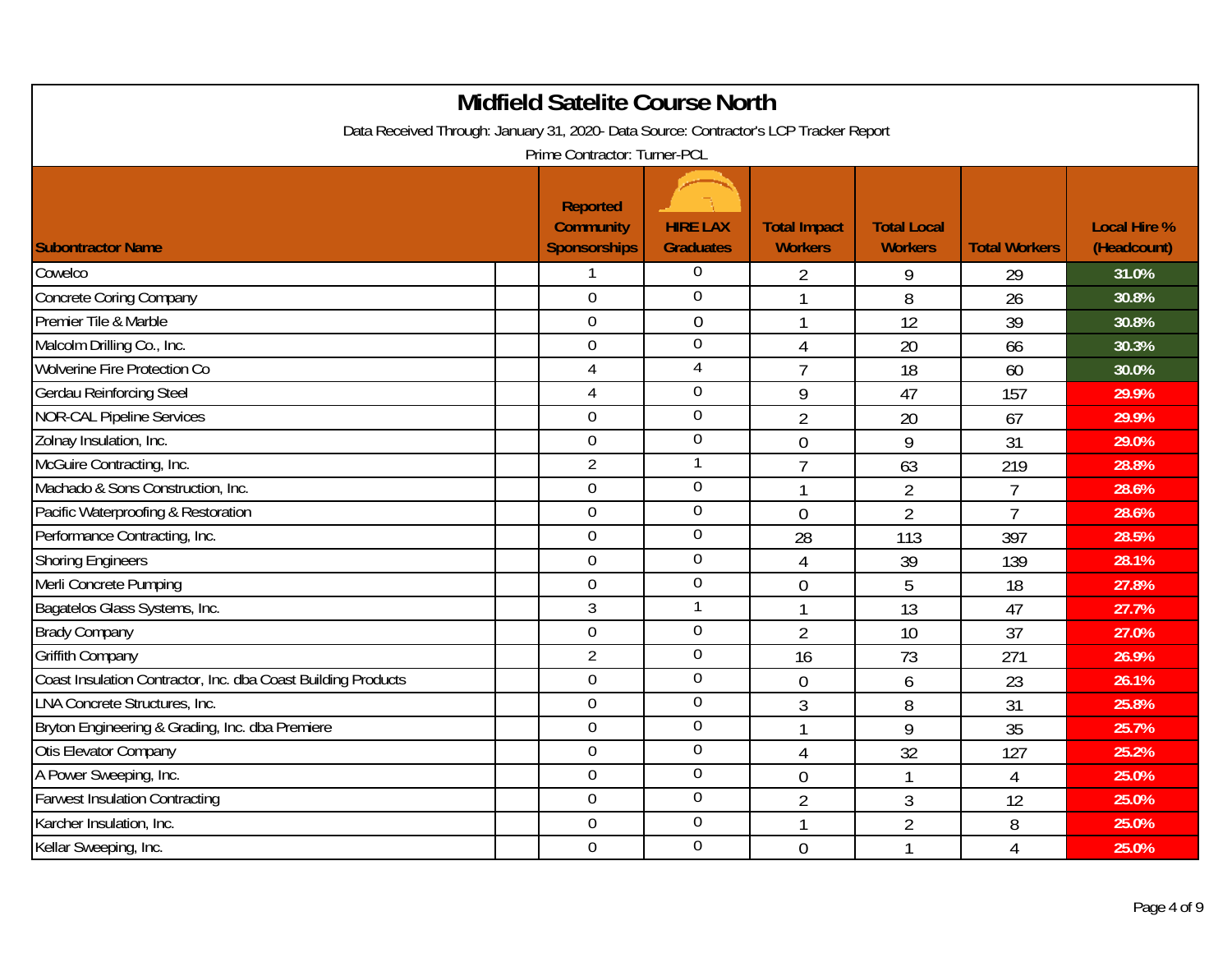|                                                                                       | <b>Midfield Satelite Course North</b>                      |                                     |                                       |                                      |                      |                                    |
|---------------------------------------------------------------------------------------|------------------------------------------------------------|-------------------------------------|---------------------------------------|--------------------------------------|----------------------|------------------------------------|
| Data Received Through: January 31, 2020- Data Source: Contractor's LCP Tracker Report | Prime Contractor: Turner-PCL                               |                                     |                                       |                                      |                      |                                    |
| <b>Subontractor Name</b>                                                              | <b>Reported</b><br><b>Community</b><br><b>Sponsorships</b> | <b>HIRE LAX</b><br><b>Graduates</b> | <b>Total Impact</b><br><b>Workers</b> | <b>Total Local</b><br><b>Workers</b> | <b>Total Workers</b> | <b>Local Hire %</b><br>(Headcount) |
| <b>PG Cutting Services</b>                                                            | 1                                                          | $\boldsymbol{0}$                    | $\mathbf 0$                           | 2                                    | 8                    | 25.0%                              |
| Silverado Tile and Stone, Inc.                                                        | $\overline{0}$                                             | $\overline{0}$                      | $\overline{0}$                        | 3                                    | 12                   | 25.0%                              |
| Sterndahl Enterprises, Inc.                                                           | $\overline{0}$                                             | $\overline{0}$                      | $\overline{2}$                        | 10                                   | 40                   | 25.0%                              |
| Throop Lightweight Fill, Inc.                                                         | $\mathbf 0$                                                | $\overline{0}$                      | $\mathbf 0$                           | $\mathbf{1}$                         | 4                    | 25.0%                              |
| W.A. Rasic Construction Company, Inc.                                                 | $\overline{0}$                                             | $\mathbf 0$                         | $\overline{0}$                        | $\overline{2}$                       | 8                    | 25.0%                              |
| Zefiro Corporation                                                                    | $\overline{0}$                                             | $\overline{0}$                      | $\overline{0}$                        | $\overline{2}$                       | 8                    | 25.0%                              |
| Limbach Company LC                                                                    | $\overline{0}$                                             | $\boldsymbol{0}$                    | 6                                     | 42                                   | 174                  | 24.1%                              |
| Karcher Interiors Systems, Inc.                                                       | $\overline{2}$                                             | $\overline{2}$                      | 1                                     | 5                                    | 21                   | 23.8%                              |
| Signature Flooring, Inc.                                                              | $\overline{0}$                                             | $\mathbf 0$                         | $\mathbf{1}$                          | 10                                   | 42                   | 23.8%                              |
| Traffic Management, Inc.                                                              | $\overline{0}$                                             | $\mathbf 0$                         | $\overline{0}$                        | 5                                    | 21                   | 23.8%                              |
| Allied Steel Co., Inc.                                                                |                                                            |                                     | $\overline{4}$                        | 20                                   | 87                   | 23.0%                              |
| <b>Schuff Steel</b>                                                                   | 4                                                          | 1                                   | 9                                     | 45                                   | 199                  | 22.6%                              |
| Conco Pumping, Inc.                                                                   | $\mathbf{1}$                                               | $\overline{0}$                      | 1                                     | $\overline{7}$                       | 31                   | 22.6%                              |
| Applied Engineering Concepts                                                          | $\overline{0}$                                             | $\boldsymbol{0}$                    | $\mathbf 0$                           | $\overline{2}$                       | 9                    | 22.2%                              |
| <b>Clevland Marble LP</b>                                                             | $\overline{0}$                                             | $\boldsymbol{0}$                    | $\overline{0}$                        | $\overline{7}$                       | 32                   | 21.9%                              |
| Commercial Scaffolding of CA, Inc.                                                    | $\mathbf 0$                                                | $\boldsymbol{0}$                    | $\overline{0}$                        | 6                                    | 29                   | 20.7%                              |
| Crown Corr, Inc.                                                                      | $\theta$                                                   | $\mathbf 0$                         | $\overline{2}$                        | 8                                    | 39                   | 20.5%                              |
| Air Conditioning Control Systems, Inc.                                                | $\mathbf 0$                                                | $\boldsymbol{0}$                    | $\mathbf{0}$                          | $\mathbf{1}$                         | 5                    | 20.0%                              |
| <b>Austin Enterprise</b>                                                              | $\overline{0}$                                             | $\boldsymbol{0}$                    | $\mathbf 0$                           | 10                                   | 50                   | 20.0%                              |
| Bill Carr Surveys, Inc.                                                               | $\overline{0}$                                             | $\mathbf 0$                         | $\overline{0}$                        | $\mathbf{1}$                         | 5                    | 20.0%                              |
| GeoDesign, Inc.                                                                       | $\overline{0}$                                             | $\overline{0}$                      | $\overline{2}$                        | 3                                    | 15                   | 20.0%                              |
| Nold's Equipment                                                                      | $\boldsymbol{0}$                                           | $\overline{0}$                      | 1                                     | $\mathbf{1}$                         | 5                    | 20.0%                              |
| TechCorr USA Management, LLC                                                          | $\mathbf 0$                                                | $\boldsymbol{0}$                    | $\overline{0}$                        | $\mathbf{1}$                         | 5                    | 20.0%                              |
| <b>Blois Construction, Inc.</b>                                                       | $\overline{2}$                                             | 1                                   | $\overline{2}$                        | 10                                   | 52                   | 19.2%                              |
| Rosendin Electric Inc                                                                 | $\mathbf 0$                                                | $\overline{0}$                      | 1                                     | 3                                    | 16                   | 18.8%                              |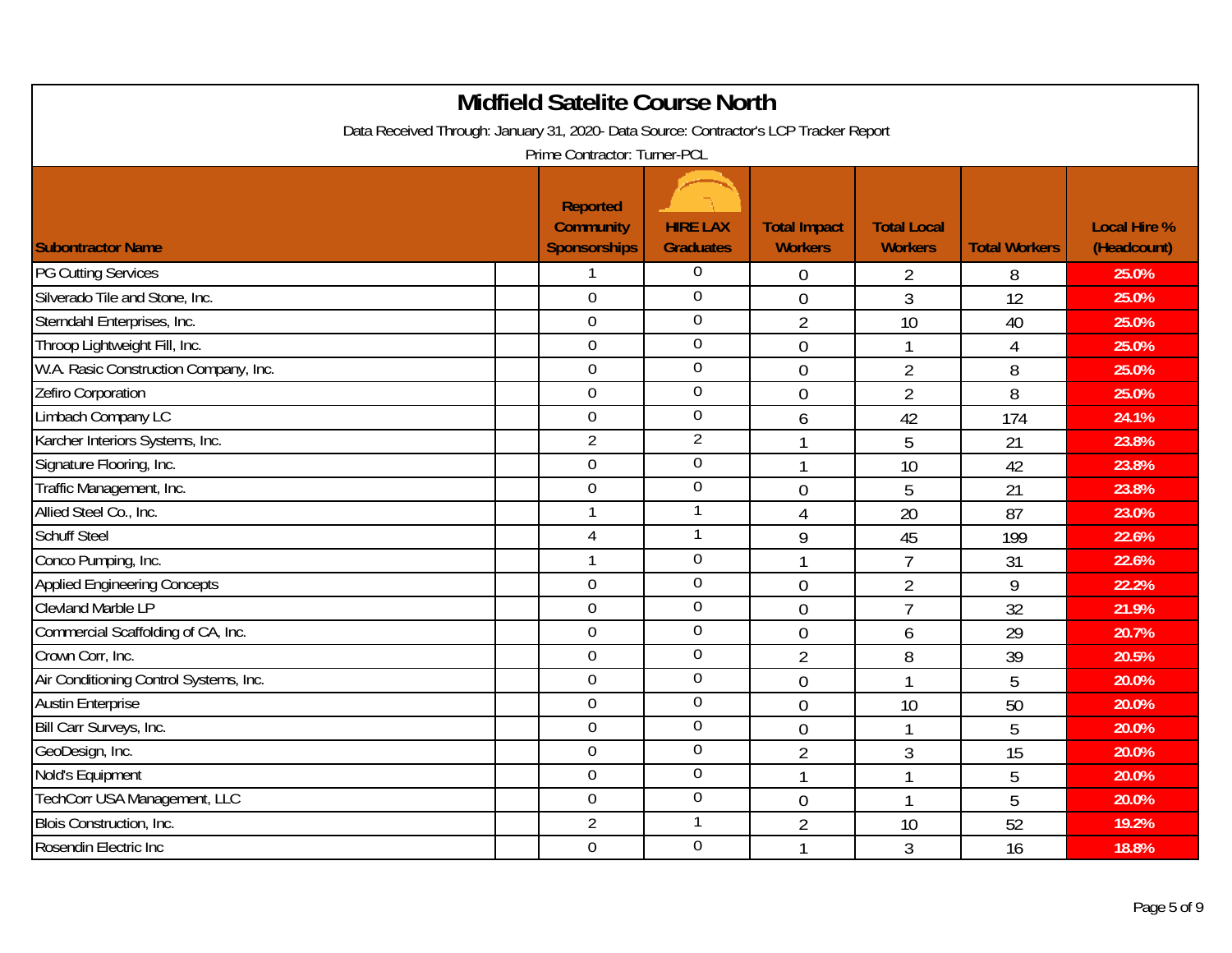|                                      | <b>Midfield Satelite Course North</b>                                                 |                                     |                                       |                                      |                      |                                    |  |  |  |  |
|--------------------------------------|---------------------------------------------------------------------------------------|-------------------------------------|---------------------------------------|--------------------------------------|----------------------|------------------------------------|--|--|--|--|
|                                      | Data Received Through: January 31, 2020- Data Source: Contractor's LCP Tracker Report |                                     |                                       |                                      |                      |                                    |  |  |  |  |
|                                      | Prime Contractor: Turner-PCL                                                          |                                     |                                       |                                      |                      |                                    |  |  |  |  |
| <b>Subontractor Name</b>             | <b>Reported</b><br><b>Community</b><br><b>Sponsorships</b>                            | <b>HIRE LAX</b><br><b>Graduates</b> | <b>Total Impact</b><br><b>Workers</b> | <b>Total Local</b><br><b>Workers</b> | <b>Total Workers</b> | <b>Local Hire %</b><br>(Headcount) |  |  |  |  |
| Orange County Plastering Company     |                                                                                       |                                     | 5                                     | 12                                   | 67                   | 17.9%                              |  |  |  |  |
| Bigge Crane and Rigging Co.          | $\overline{0}$                                                                        | $\overline{0}$                      | $\overline{2}$                        | 3                                    | 17                   | 17.6%                              |  |  |  |  |
| Corradini Corp                       | $\overline{0}$                                                                        | $\overline{0}$                      | 1                                     | $\overline{3}$                       | 18                   | 16.7%                              |  |  |  |  |
| KM3N-B dba Terra-Petra               | $\mathbf 0$                                                                           | $\overline{0}$                      | $\overline{0}$                        | $\mathbf{1}$                         | 6                    | 16.7%                              |  |  |  |  |
| Vertical Access, Inc.                | $\overline{0}$                                                                        | $\mathbf 0$                         | $\mathbf{1}$                          | 9                                    | 56                   | 16.1%                              |  |  |  |  |
| RMA Group, Inc.                      | $\overline{0}$                                                                        | $\overline{0}$                      | 1                                     | 5                                    | 35                   | 14.3%                              |  |  |  |  |
| Rouch Rebar, Inc.                    | $\overline{0}$                                                                        | $\overline{0}$                      | $\mathbf 0$                           | $\mathbf{1}$                         | $\overline{7}$       | 14.3%                              |  |  |  |  |
| <b>RR Leonard Company</b>            | $\overline{0}$                                                                        | $\boldsymbol{0}$                    | $\overline{0}$                        | $\mathbf{1}$                         | $\overline{7}$       | 14.3%                              |  |  |  |  |
| Integrity Rebar Placers              | $\overline{0}$                                                                        | $\mathbf 0$                         | $\overline{0}$                        | $\overline{2}$                       | 15                   | 13.3%                              |  |  |  |  |
| Ampco North, Inc.                    | $\overline{0}$                                                                        | $\mathbf 0$                         | $\overline{0}$                        | $\mathbf{1}$                         | 8                    | 12.5%                              |  |  |  |  |
| Martin Integrated                    | $\boldsymbol{0}$                                                                      | $\mathbf 0$                         | $\overline{0}$                        | 6                                    | 48                   | 12.5%                              |  |  |  |  |
| Pfeiler & Associates Engineers, Inc. | $\overline{0}$                                                                        | $\overline{0}$                      | $\mathbf 0$                           | $\overline{2}$                       | 16                   | 12.5%                              |  |  |  |  |
| RJ Lalonde, Inc.                     | $\overline{0}$                                                                        | $\overline{0}$                      | $\overline{2}$                        | $\overline{2}$                       | 16                   | 12.5%                              |  |  |  |  |
| Sequoia Consultants Inc              | $\boldsymbol{0}$                                                                      | $\boldsymbol{0}$                    | $\mathbf{0}$                          | $\overline{3}$                       | 24                   | 12.5%                              |  |  |  |  |
| Murray Company                       | $\boldsymbol{0}$                                                                      | $\boldsymbol{0}$                    |                                       | 11                                   | 90                   | 12.2%                              |  |  |  |  |
| Martin Bros./Marcowall, Inc.         | $\mathbf 0$                                                                           | $\boldsymbol{0}$                    | $\mathbf{1}$                          | $\overline{2}$                       | 18                   | 11.1%                              |  |  |  |  |
| J.R. Construction                    | $\theta$                                                                              | $\mathbf 0$                         | $\theta$                              | $\mathbf{1}$                         | 11                   | 9.1%                               |  |  |  |  |
| <b>Bragg Crane Service</b>           | $\overline{0}$                                                                        | $\boldsymbol{0}$                    |                                       | 8                                    | 95                   | 8.4%                               |  |  |  |  |
| Doty Bros. Construction Co.          | $\overline{0}$                                                                        | $\boldsymbol{0}$                    | 1                                     | $\mathbf{1}$                         | 12                   | 8.3%                               |  |  |  |  |
| Savala Equipment Company, Inc.       | $\overline{0}$                                                                        | $\mathbf 0$                         | $\overline{0}$                        | $\overline{2}$                       | 24                   | 8.3%                               |  |  |  |  |
| <b>Badger Daylighting</b>            | $\overline{0}$                                                                        | $\boldsymbol{0}$                    | $\mathbf 0$                           | $\overline{2}$                       | 25                   | 8.0%                               |  |  |  |  |
| Reliable Construction Services, LLC  | $\boldsymbol{0}$                                                                      | $\overline{0}$                      | $\overline{0}$                        | $\mathbf{1}$                         | 15                   | 6.7%                               |  |  |  |  |
| United Riggers & Erectors, Inc.      | $\overline{0}$                                                                        | $\boldsymbol{0}$                    | $\overline{0}$                        | $\mathbf{1}$                         | 20                   | 5.0%                               |  |  |  |  |
| <b>Addison Equipment Rental</b>      | $\overline{0}$                                                                        | $\overline{0}$                      | $\overline{0}$                        | $\mathbf 0$                          | $\overline{2}$       | 0.0%                               |  |  |  |  |
| Antigo Construction, Inc.            | $\mathbf 0$                                                                           | $\overline{0}$                      | $\overline{0}$                        | $\overline{0}$                       | $\overline{2}$       | 0.0%                               |  |  |  |  |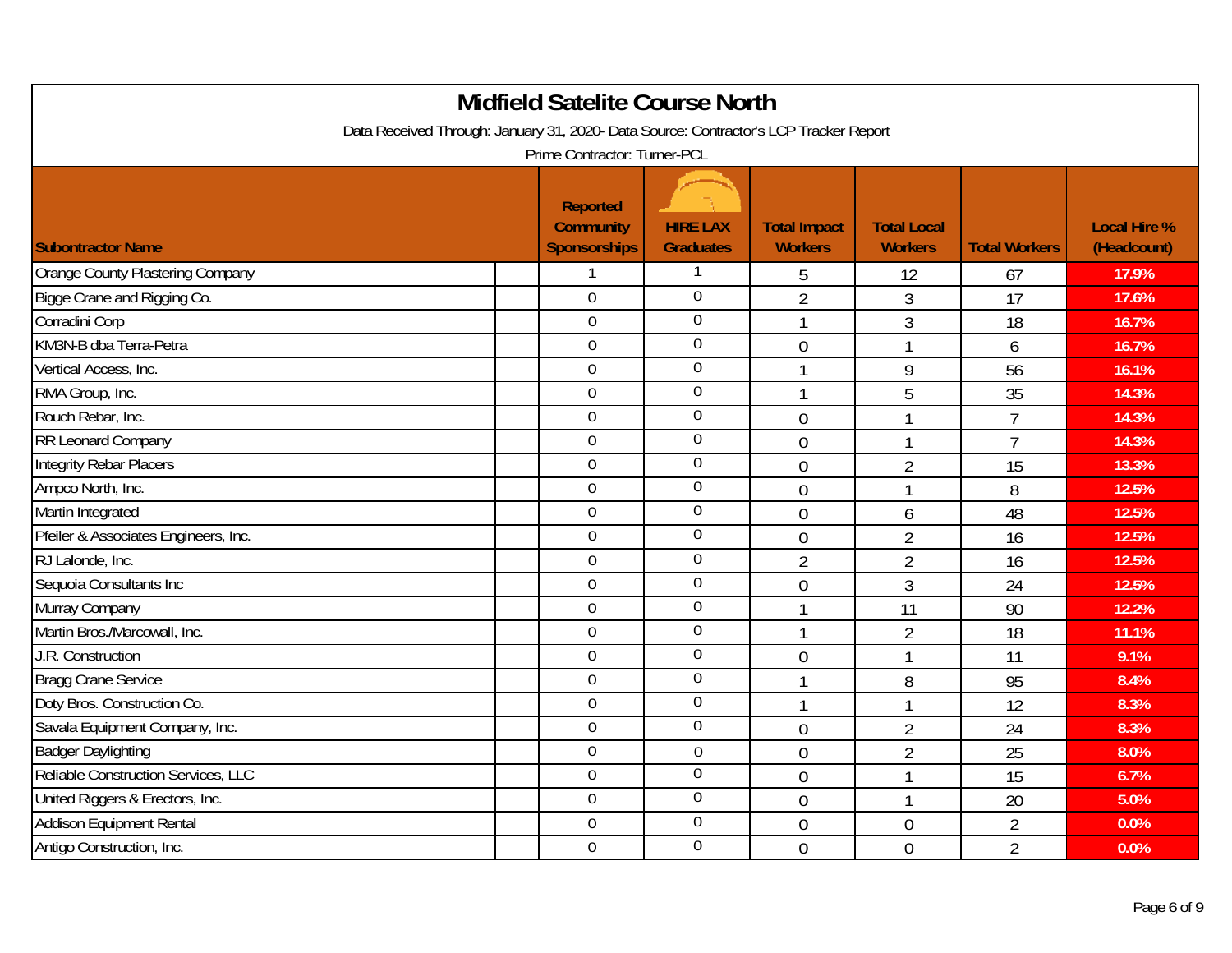| <b>Midfield Satelite Course North</b>                                                                                 |                                         |                                     |                                       |                                      |                      |                                    |  |  |  |
|-----------------------------------------------------------------------------------------------------------------------|-----------------------------------------|-------------------------------------|---------------------------------------|--------------------------------------|----------------------|------------------------------------|--|--|--|
| Data Received Through: January 31, 2020- Data Source: Contractor's LCP Tracker Report<br>Prime Contractor: Turner-PCL |                                         |                                     |                                       |                                      |                      |                                    |  |  |  |
|                                                                                                                       |                                         |                                     |                                       |                                      |                      |                                    |  |  |  |
|                                                                                                                       | <b>Reported</b>                         |                                     |                                       |                                      |                      |                                    |  |  |  |
| <b>Subontractor Name</b>                                                                                              | <b>Community</b><br><b>Sponsorships</b> | <b>HIRE LAX</b><br><b>Graduates</b> | <b>Total Impact</b><br><b>Workers</b> | <b>Total Local</b><br><b>Workers</b> | <b>Total Workers</b> | <b>Local Hire %</b><br>(Headcount) |  |  |  |
| ARS Construction Services, Inc. dba Concrete Cutting IntL.                                                            | 0                                       | $\boldsymbol{0}$                    | $\boldsymbol{0}$                      | 0                                    | 2                    | 0.0%                               |  |  |  |
| Ayala Boring, Inc.                                                                                                    | $\overline{0}$                          | $\overline{0}$                      | $\overline{0}$                        | $\overline{0}$                       | 11                   | 0.0%                               |  |  |  |
| <b>B &amp; I Equipment Rental</b>                                                                                     | $\overline{0}$                          | $\overline{0}$                      | $\overline{0}$                        | $\overline{0}$                       | 1                    | 0.0%                               |  |  |  |
| <b>BHC Crane, LLC</b>                                                                                                 | $\mathbf 0$                             | $\overline{0}$                      | $\mathbf 0$                           | $\mathbf 0$                          | 18                   | 0.0%                               |  |  |  |
| Cascade Drilling, LP                                                                                                  | $\overline{0}$                          | $\mathbf 0$                         | $\overline{0}$                        | $\overline{0}$                       | 5                    | 0.0%                               |  |  |  |
| <b>CATTRAC Construction</b>                                                                                           | $\overline{0}$                          | $\boldsymbol{0}$                    | $\overline{0}$                        | 0                                    | 1                    | 0.0%                               |  |  |  |
| Cell Crete Corporation Inc                                                                                            | $\overline{0}$                          | 0                                   | $\mathbf 0$                           | 0                                    | 8                    | 0.0%                               |  |  |  |
| Century Sweeping, Inc.                                                                                                | $\overline{0}$                          | $\boldsymbol{0}$                    | $\mathbf 0$                           | $\boldsymbol{0}$                     | 3                    | 0.0%                               |  |  |  |
| Cindy Trump Inc., dba Lindy's Cold Planing                                                                            | $\mathbf 0$                             | $\mathbf 0$                         | $\overline{0}$                        | $\mathbf 0$                          | $\overline{2}$       | 0.0%                               |  |  |  |
| <b>Connor Concrete Cutting and Coring</b>                                                                             | $\overline{0}$                          | $\overline{0}$                      | $\overline{0}$                        | 0                                    | 12                   | 0.0%                               |  |  |  |
| Crane Rental Service, Inc.                                                                                            | $\boldsymbol{0}$                        | $\boldsymbol{0}$                    | $\mathbf 0$                           | 0                                    | 42                   | 0.0%                               |  |  |  |
| D7 Consulting Inc.                                                                                                    | $\overline{0}$                          | $\boldsymbol{0}$                    | $\overline{0}$                        | $\overline{0}$                       | 6                    | 0.0%                               |  |  |  |
| Dean's Certified Welding, Inc.                                                                                        | $\mathbf 0$                             | $\boldsymbol{0}$                    | $\overline{0}$                        | $\overline{0}$                       | 19                   | 0.0%                               |  |  |  |
| <b>DSM Construction Inc.</b>                                                                                          | $\overline{0}$                          | $\mathbf 0$                         | $\overline{0}$                        | $\overline{0}$                       | $\overline{2}$       | 0.0%                               |  |  |  |
| <b>ECCO Equipment Corporation</b>                                                                                     | $\boldsymbol{0}$                        | $\boldsymbol{0}$                    | $\mathbf 0$                           | $\mathbf 0$                          |                      | 0.0%                               |  |  |  |
| <b>Electro Construction Corp</b>                                                                                      | $\overline{0}$                          | $\mathbf 0$                         | $\overline{0}$                        | $\overline{0}$                       | $\overline{4}$       | 0.0%                               |  |  |  |
| <b>Exsell Sales Associates Inc</b>                                                                                    | $\overline{0}$                          | $\mathbf 0$                         | $\overline{0}$                        | 0                                    | 4                    | 0.0%                               |  |  |  |
| FasTrack Rentals, Inc.                                                                                                | $\overline{0}$                          | $\mathbf 0$                         | $\overline{0}$                        | 0                                    | $\overline{2}$       | 0.0%                               |  |  |  |
| Fine Grade Equipment, Inc.                                                                                            | $\boldsymbol{0}$                        | $\mathbf 0$                         | $\overline{0}$                        | $\mathbf 0$                          | 11                   | 0.0%                               |  |  |  |
| G and S Mechanical USA, Inc.                                                                                          | $\overline{0}$                          | $\boldsymbol{0}$                    | $\overline{0}$                        | $\overline{0}$                       | 5                    | 0.0%                               |  |  |  |
| G&F Concrete Cutting, Inc.                                                                                            | $\mathbf 0$                             | $\overline{0}$                      | $\overline{0}$                        | 0                                    |                      | 0.0%                               |  |  |  |
| Golden State Boring & Pipe Jacking, Inc.                                                                              | $\mathbf 0$                             | $\boldsymbol{0}$                    | $\overline{0}$                        | $\overline{0}$                       | $\overline{4}$       | 0.0%                               |  |  |  |
| <b>Griffin Contract Dewatering, LLC</b>                                                                               | $\mathbf 0$                             | $\boldsymbol{0}$                    | $\overline{0}$                        | $\mathbf 0$                          | 5                    | 0.0%                               |  |  |  |
| <b>HMT Electric Inc</b>                                                                                               | $\overline{0}$                          | $\overline{0}$                      | $\overline{0}$                        | 0                                    | $\overline{2}$       | 0.0%                               |  |  |  |
| <b>Hydraulic Crane LLC</b>                                                                                            | $\overline{0}$                          | $\overline{0}$                      | $\overline{0}$                        | 0                                    | 5                    | 0.0%                               |  |  |  |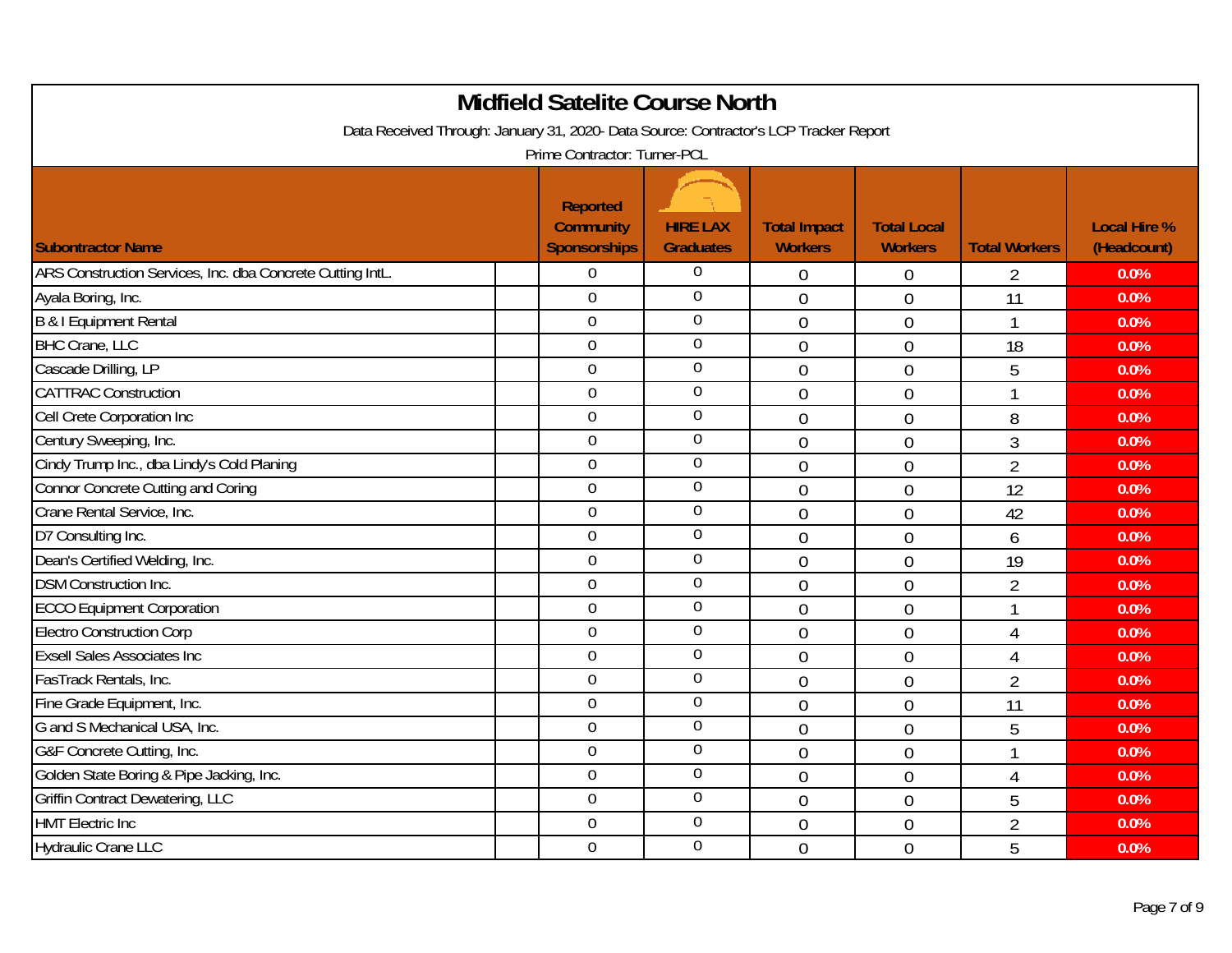|                                                                                       |            | <b>Midfield Satelite Course North</b>                      |                                     |                                       |                                      |                      |                                    |
|---------------------------------------------------------------------------------------|------------|------------------------------------------------------------|-------------------------------------|---------------------------------------|--------------------------------------|----------------------|------------------------------------|
| Data Received Through: January 31, 2020- Data Source: Contractor's LCP Tracker Report |            | Prime Contractor: Turner-PCL                               |                                     |                                       |                                      |                      |                                    |
| <b>Subontractor Name</b>                                                              |            | <b>Reported</b><br><b>Community</b><br><b>Sponsorships</b> | <b>HIRE LAX</b><br><b>Graduates</b> | <b>Total Impact</b><br><b>Workers</b> | <b>Total Local</b><br><b>Workers</b> | <b>Total Workers</b> | <b>Local Hire %</b><br>(Headcount) |
| <b>JLM</b> Installation                                                               |            | $\Omega$                                                   | $\boldsymbol{0}$                    | $\mathbf 0$                           | $\boldsymbol{0}$                     |                      | 0.0%                               |
| Karcher Firestopping, Inc.                                                            |            | $\overline{0}$                                             | $\mathbf 0$                         | $\overline{0}$                        | $\overline{0}$                       | $\mathbf{1}$         | 0.0%                               |
| Koppl Pipeline Services, Inc.                                                         |            | $\Omega$                                                   | $\overline{0}$                      | $\mathbf 0$                           | $\overline{0}$                       | $\overline{4}$       | 0.0%                               |
| L2 Specialties, Inc.                                                                  |            | $\overline{0}$                                             | $\overline{0}$                      | $\mathbf 0$                           | $\boldsymbol{0}$                     | $\overline{2}$       | 0.0%                               |
| Matt Chlor, Inc.                                                                      |            | $\overline{0}$                                             | $\mathbf 0$                         | $\overline{0}$                        | $\overline{0}$                       | $\mathfrak{Z}$       | 0.0%                               |
| Maxim Crane Works                                                                     |            | $\Omega$                                                   | $\mathbf 0$                         | $\mathbf 0$                           | $\mathbf 0$                          | 25                   | 0.0%                               |
| MB Professional Service, Inc.                                                         |            | $\overline{0}$                                             | $\boldsymbol{0}$                    | $\overline{0}$                        | $\boldsymbol{0}$                     | 8                    | 0.0%                               |
| Mitsubishi Electric US, Inc.                                                          |            | $\overline{0}$                                             | $\mathbf 0$                         | $\overline{0}$                        | $\overline{0}$                       | 4                    | 0.0%                               |
| Mr. Crane, Inc.                                                                       |            | $\overline{0}$                                             | $\boldsymbol{0}$                    | $\overline{0}$                        | $\overline{0}$                       | 27                   | 0.0%                               |
| Newman Backhoe Service, Inc.                                                          |            | $\overline{0}$                                             | $\overline{0}$                      | $\overline{0}$                        | $\overline{0}$                       | 6                    | 0.0%                               |
| Pavement Recycling Systems                                                            |            | $\mathbf 0$                                                | $\overline{0}$                      | $\mathbf 0$                           | $\overline{0}$                       | $\overline{7}$       | 0.0%                               |
| PCI                                                                                   |            | 17                                                         | 10                                  | $\Omega$                              | $\overline{0}$                       | 5                    | 0.0%                               |
| PSC Industrial Outsourcing LP                                                         |            | $\mathbf 0$                                                | $\boldsymbol{0}$                    | $\overline{0}$                        | $\overline{0}$                       | $\overline{7}$       | 0.0%                               |
| Socal Pacific Construction Corp. dba National Coating & Lining Co.                    |            | $\overline{0}$                                             | $\overline{0}$                      | $\mathbf 0$                           | $\boldsymbol{0}$                     | 11                   | 0.0%                               |
| <b>SteelPro Specialties</b>                                                           |            | $\overline{0}$                                             | $\boldsymbol{0}$                    | $\overline{0}$                        | $\boldsymbol{0}$                     | $\overline{2}$       | 0.0%                               |
| Straight Up Surveying, Inc                                                            |            | $\overline{0}$                                             | $\mathbf 0$                         | $\theta$                              | $\mathbf 0$                          | $\overline{2}$       | 0.0%                               |
| The Door Crew, Inc.                                                                   |            | $\Omega$                                                   | $\boldsymbol{0}$                    | $\theta$                              | $\mathbf 0$                          | 4                    | 0.0%                               |
| Trademark Hoist Inc                                                                   |            | $\overline{0}$                                             | $\mathbf 0$                         | $\overline{0}$                        | $\overline{0}$                       | 3                    | 0.0%                               |
| Ultra Welding, Inc.                                                                   |            | $\overline{0}$                                             | $\boldsymbol{0}$                    | $\overline{0}$                        | $\overline{0}$                       | 6                    | 0.0%                               |
| Veterans Engineering Services Inc                                                     |            | $\mathbf 0$                                                | $\boldsymbol{0}$                    | $\mathbf 0$                           | $\overline{0}$                       | $\mathfrak{Z}$       | 0.0%                               |
| Warren Collins & Associates, dba Collins Company                                      |            | $\overline{0}$                                             | $\boldsymbol{0}$                    | $\overline{0}$                        | $\mathbf 0$                          | 4                    | 0.0%                               |
| <b>WMB &amp; Associates</b>                                                           |            | $\boldsymbol{0}$                                           | $\boldsymbol{0}$                    | $\mathbf 0$                           | $\overline{0}$                       | $\mathfrak{Z}$       | 0.0%                               |
| Won-Door Corporation                                                                  |            | $\overline{0}$                                             | $\boldsymbol{0}$                    | $\mathbf 0$                           | $\overline{0}$                       | 5                    | 0.0%                               |
| <b>NMN Consruction</b>                                                                | <b>NEW</b> | $\mathbf 0$                                                | $\mathbf 0$                         | $\overline{0}$                        | $\overline{0}$                       | 1                    | 0.0%                               |
|                                                                                       |            | 84                                                         | 35                                  | 383                                   | 2224                                 | 7412                 | 30.0%                              |